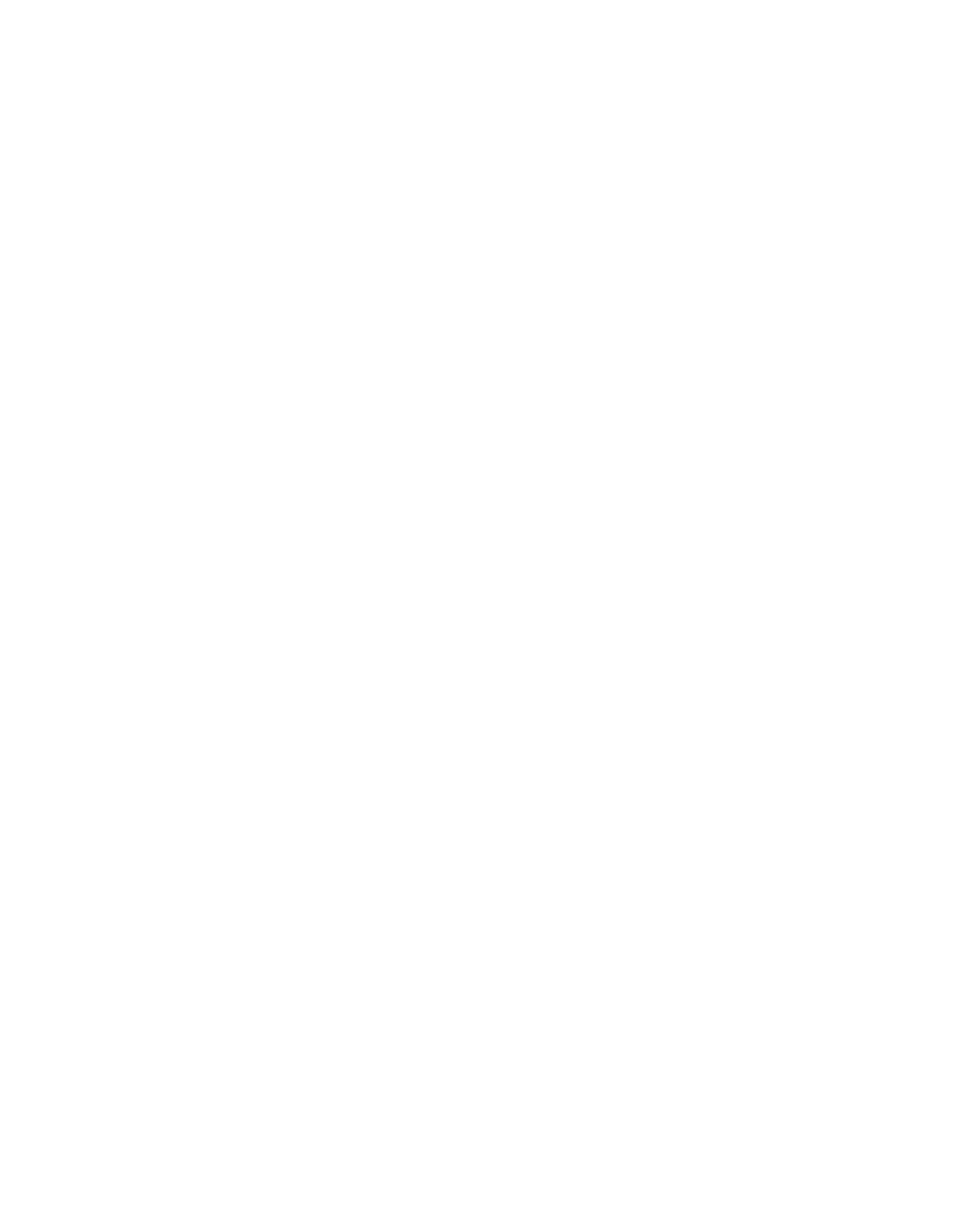# **Contents**

| How has the public and Aboriginal governments been engaged and consulted throughout the          |  |
|--------------------------------------------------------------------------------------------------|--|
|                                                                                                  |  |
|                                                                                                  |  |
| How do the Bilateral Agreements ensure that NWT water is protected from upstream                 |  |
| How do the Parties make decisions to ensure that the commitments in the Bilateral Agreements are |  |
|                                                                                                  |  |
|                                                                                                  |  |
|                                                                                                  |  |
|                                                                                                  |  |
|                                                                                                  |  |
|                                                                                                  |  |
|                                                                                                  |  |
|                                                                                                  |  |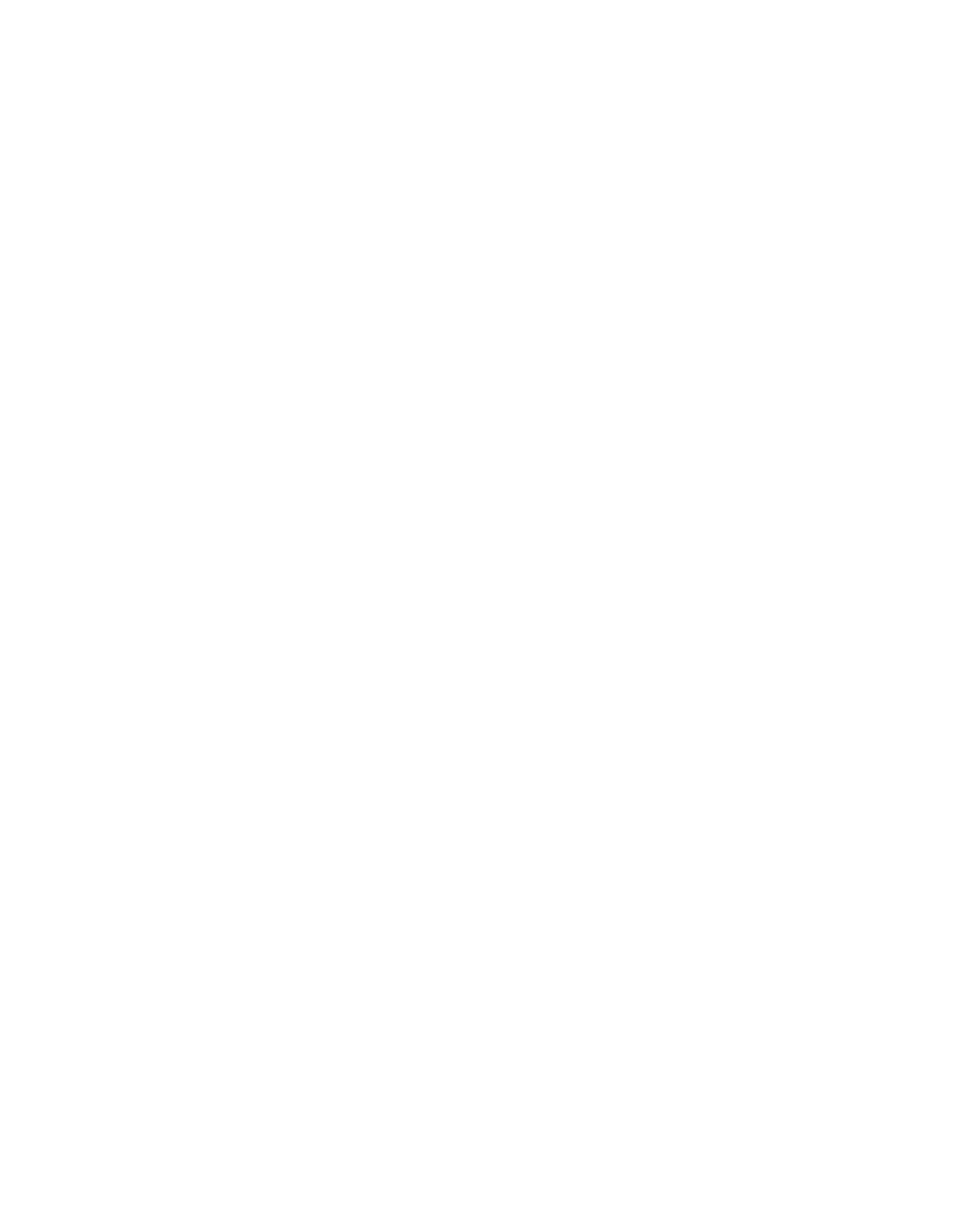#### **Map**

#### **Map 1. Mackenzie River Basin Transboundary Sub‐basins**

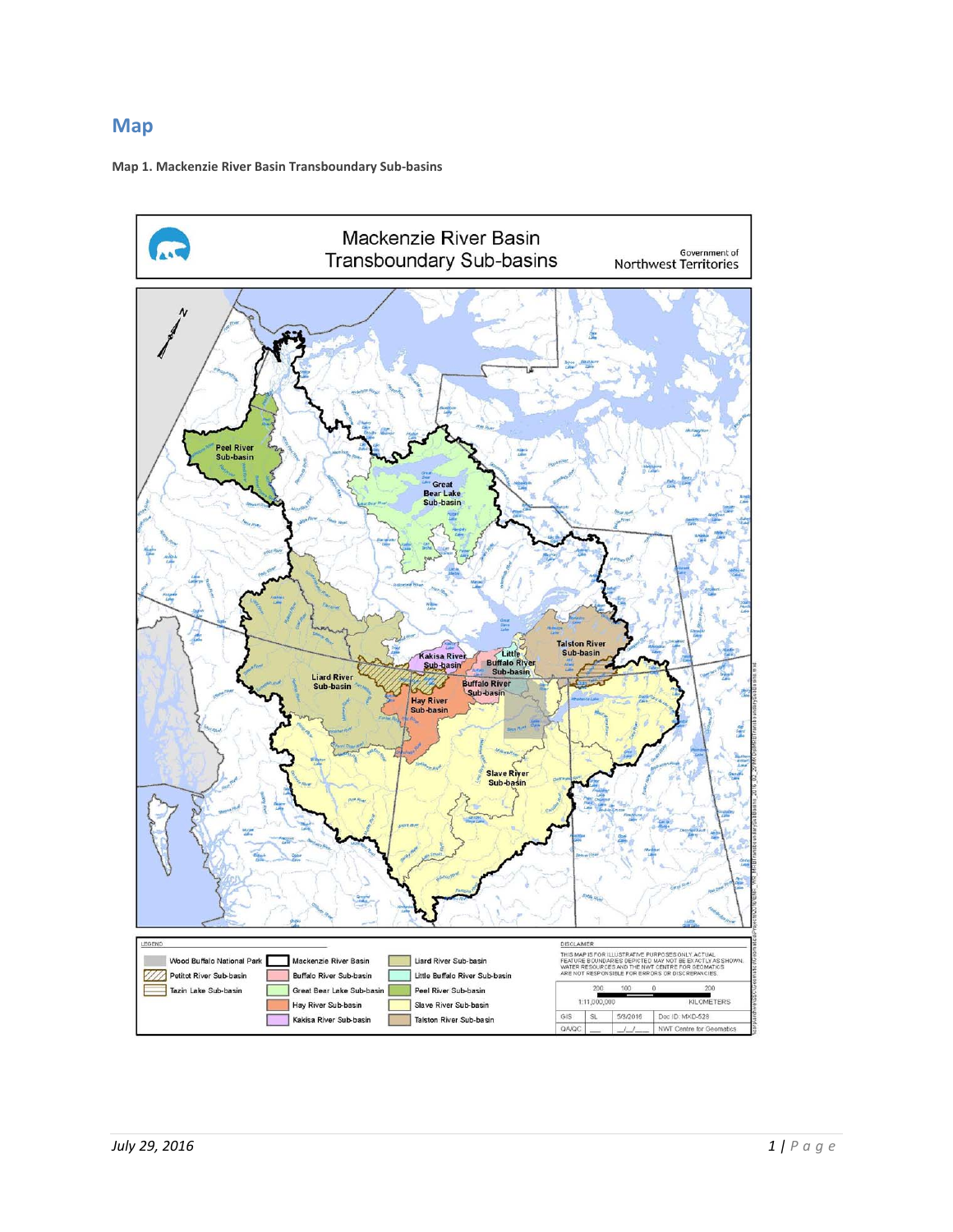## **Background**

The Northwest Territories (NWT) is the ultimate downstream jurisdiction in the expansive Mackenzie River Basin. Much of the NWT's water resources are influenced by management decisions in the upstream jurisdictions of British Columbia, Alberta, Saskatchewan and the Yukon.

To promote a cooperative approach to water management, the Governments of Canada, NWT, Yukon, British Columbia, Alberta and Saskatchewan signed the *Mackenzie River Basin Transboundary Waters Master Agreement* (Master Agreement) in 1997. The Master Agreement commits all six governments to work together towards cooperative management of the water resources of the entire Mackenzie River Basin and encourages the governments to develop Bilateral Transboundary Water Management Agreements (Bilateral Agreements) which will be attached as schedules to the Master Agreement.

To date, three Bilateral Agreements have been signed between Mackenzie River Basin neighbouring jurisdictions. The NWT-Yukon Bilateral Agreement was signed in 2002 and is anticipated to be revised and updated in the near future. Most recently, the NWT-Alberta Bilateral Agreement was signed on March 18, 2015 and the NWT-British Columbia Bilateral Agreement was signed on October 15, 2015.

The NWT-Alberta and NWT-British Columbia Bilateral Agreements are two of the most comprehensive agreements of their kind. The Department of Environment and Natural Resources (ENR) of the Government of Northwest Territories (GNWT) plans to negotiate similar Bilateral Agreements with the Governments of Saskatchewan and Nunavut, as well as update the Bilateral Agreement between the NWT and the Yukon Territory.

The development of these Bilateral Agreements builds on many years of cooperative water policy and management initiatives by ENR, Aboriginal governments and other water partners, beginning with the development of *Northern Voices, Northern Waters: NWT Water Stewardship Strategy* (NWT Water Strategy). Cooperative efforts on the NWT Water Strategy and other water issues have been invaluable to Bilateral Agreement negotiations with Mackenzie River Basin jurisdictions.

## **Why are the Bilateral Agreements important?**

Bilateral Agreements are important to both upstream and downstream jurisdictions because they provide a long-term framework to manage shared water resources in the Mackenzie River Basin in a sustainable manner for current and future generations. Bilateral Agreements help to ensure that upstream jurisdictions do not unreasonably harm the aquatic ecosystem of downstream jurisdictions. Bilateral Agreements also commit the jurisdictions to consult, notify and share information on developments that might affect the aquatic ecosystem in other jurisdictions. Bilateral Agreements establish a common and agreed-to set of conditions regarding water quality, water quantity, aquatic life and monitoring that will demonstrate how jurisdictional interests are being achieved.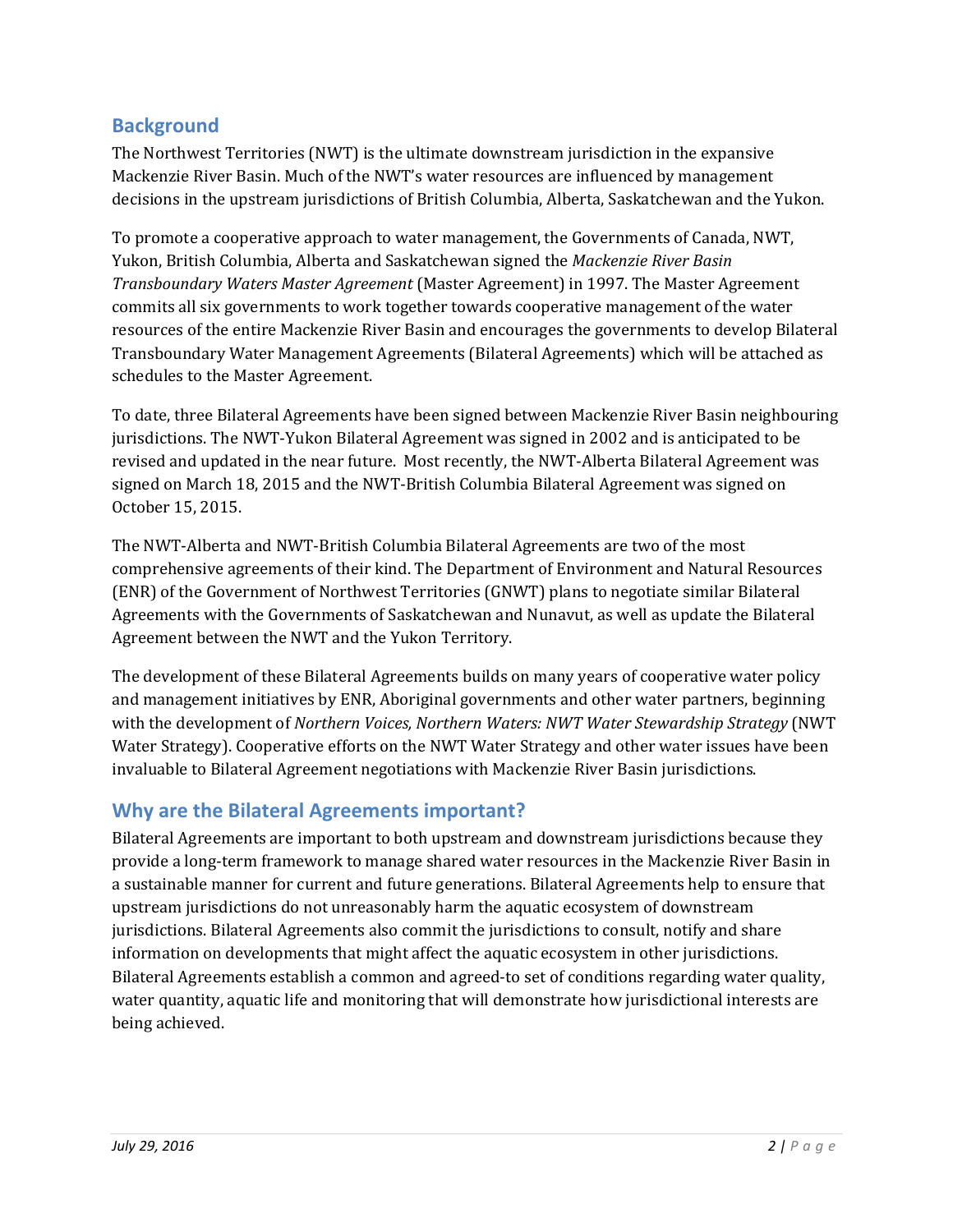## **How has the public and Aboriginal governments been engaged and consulted throughout the negotiation of Bilateral Agreements?**

Engagement with the public and Aboriginal governments about water began before the development of the NWT Water Strategy and has been ongoing locally or regionally through different projects since completion of the NWT Water Strategy in 2010. Engagement and consultation on transboundary agreements built on these earlier discussions about water.

#### **Engagement and Consultation with Aboriginal governments**

The engagement with Aboriginal governments on NWT interests and negotiation principles and the consultation on negotiation positions for Bilateral Agreement negotiations began in 2012 (NWT-Alberta) and  $2014$  (NWT-British Columbia). What ENR heard through engagement and consultation on the NWT interests and negotiation principles and development of NWT negotiation positions informed the negotiation of Intentions Documents with Alberta and British Columbia. Many consultation meetings and regional workshops on the Bilateral Agreements took place throughout the NWT during the negotiation process. Consultation on the development of negotiation positions with Saskatchewan and the Yukon Territory has also occurred.

The NWT Water Strategy Aboriginal Steering Committee<sup>1</sup> has been updated regularly on progress throughout negotiations. Traditional and local knowledge workshops and long-term and community-based monitoring have also added valuable information to the negotiations process. Input from these processes informed the final NWT-Alberta and NWT-British Columbia Bilateral Agreements and will continue to inform the negotiation or updating (i.e., NWT-Yukon Agreement) of all other Bilateral Agreements.

#### **Public Engagement**

Public engagement on the NWT-Alberta Bilateral Agreement began in 2012 and in 2014 for the NWT-British Columbia Bilateral Agreement. GNWT formally invited public organizations to provide input at different stages in the negotiation process: NWT interests and negotiation principles, development of negotiation positions, and the Intentions Documents which highlight the main commitments of the final agreements. In addition to the ENR and NWT Water Stewardship websites and advertisements on radio and in newspapers, ENR shared updates about the status of negotiations at NWT Water Stewardship Strategy annual workshops, public meetings around the territory, and meetings with specific groups. Public input during this process was important and helped shape the final Bilateral Agreements. Public engagement on the negotiation positions with Saskatchewan and the Yukon Territory has also occurred.

<sup>&</sup>lt;sup>1</sup> Members of the NWT Water Strategy Aboriginal Steering Committee are representatives of the GNWT and the regional Aboriginal governments in the NWT.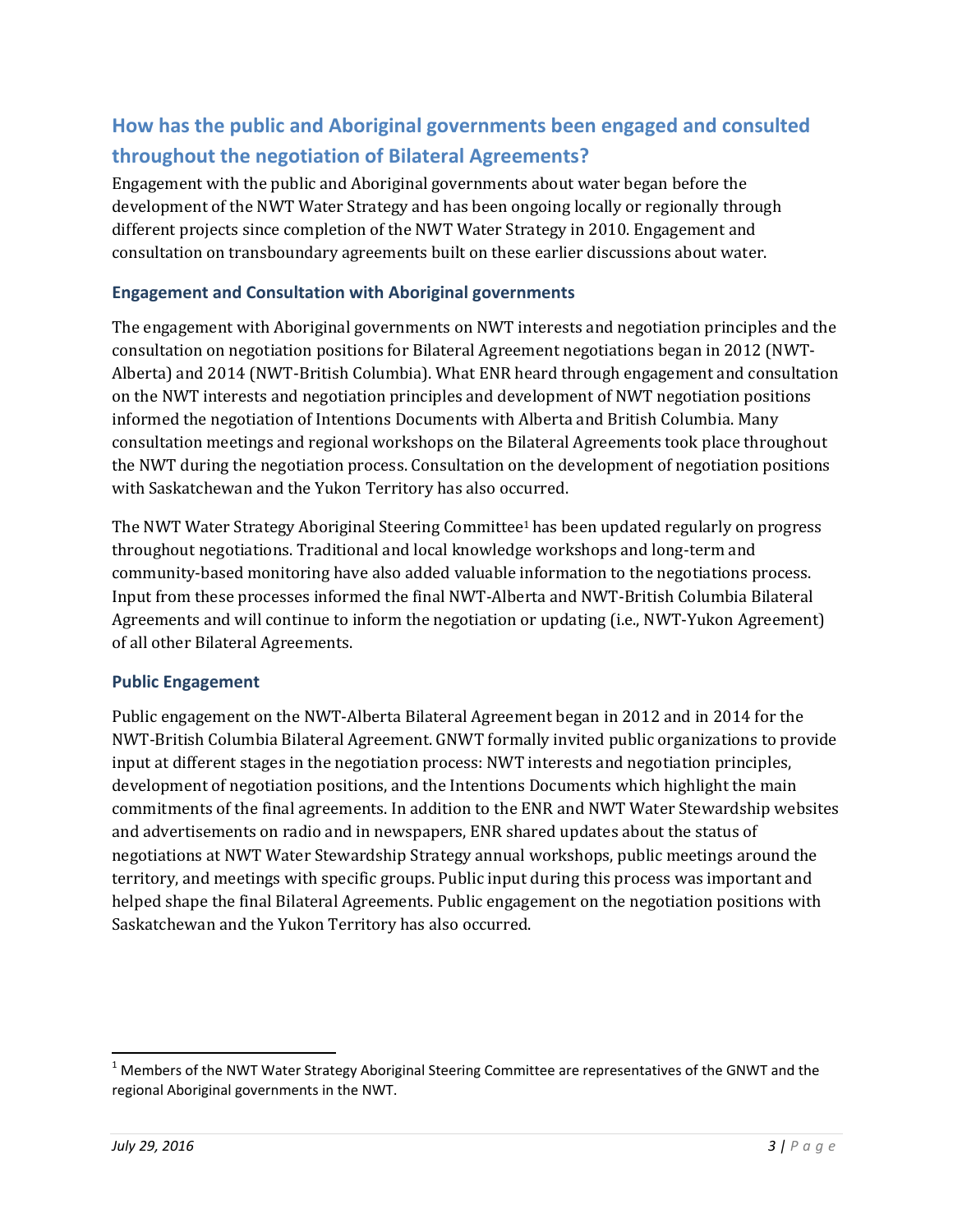

**Figure 1. The approach to Aboriginal consultation and public engagement for Transboundary Water Management Agreements builds on engagement for the NWT Water Stewardship Strategy. The Water Strategy Aboriginal Steering** Committee was formed in 2009 to guide Water Strategy development and has been engaged throughout the negotiation of **Transboundary Water Management Agreements.**

## **What is the geographic coverage of Bilateral Agreements?**

The Bilateral Agreements apply to all water resources, including rivers, deltas, lakes, wetlands and groundwater, which are shared by the Parties to the specific Bilateral Agreement and within the Mackenzie River Basin. The Bilateral Agreements also apply to decisions made anywhere in the Mackenzie River Basin that might affect the ecological integrity of the aquatic ecosystem of the other Party.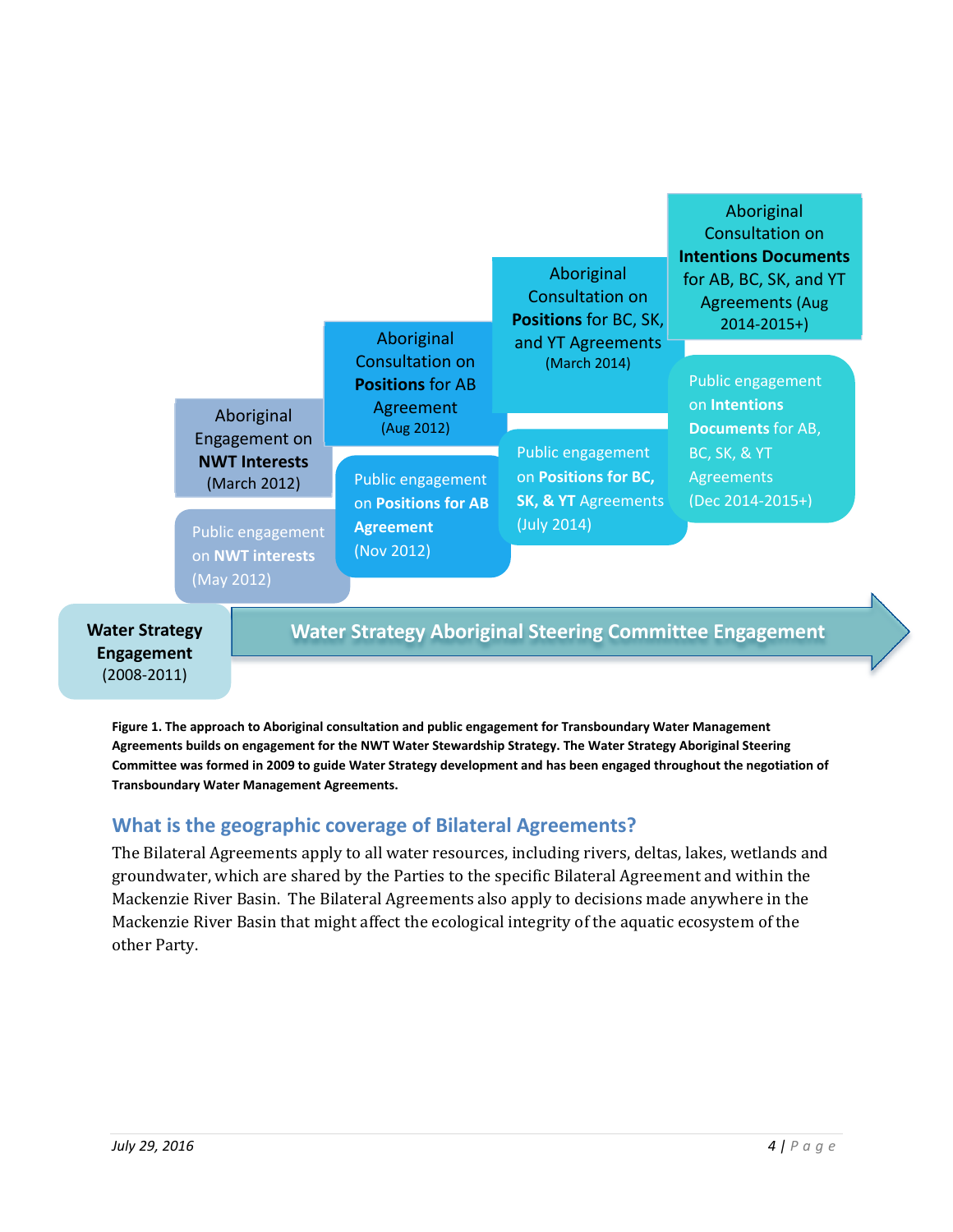#### **How do the Bilateral Agreements meet NWT interests?**

NWT interests were drawn from the *Mackenzie River Basin Transboundary Waters Master Agreement* (1997), the NWT Water Strategy, the treaties<sup>2</sup>, the asserted rights of those without settled land claims, the Inuvialuit Final Agreement, and the Gwich'in Comprehensive Land Claim Agreement, the Sahtu Dene and Metis Comprehensive Land Claim Agreement and the Tåîchô Land Claims and Self-Government Agreement, whereby "...waters which are on or flow through or are adjacent to [Gwich'in, Sahtu, Tåîchô] lands remain substantially unaltered as to quality, quantity and rate of flow".

The following statements summarize NWT interests. For more information about NWT interests and to view a more comprehensive list, please visit the NWT Water Stewardship website at: http://www.nwtwaterstewardship.ca/?q=transboundary. 

- Ecosystems are diverse and support all life now and in the future.
- All generations of all species that live in or use water get what they need from nature.
- All residents have the opportunity to make economic, social and cultural choices about water while the ecosystem remains healthy.
- Our relationships with each other and with nature are positively strengthened.
- The best available information is used to make sound decisions to make sure the aquatic ecosystem of the Mackenzie River Basin is healthy.
- The Bilateral Agreements meet our interests and are legally enforceable.

The GNWT is of the view that the interests of NWT citizens can be met by addressing one fundamental goal shared by all residents of the NWT—that is, ensuring the maintenance of ecological integrity of the aquatic ecosystem of the Mackenzie River Basin. This goal has been consistently expressed in various recent documents including the NWT Water Stewardship Strategy. To protect these interests, ENR has ensured that the NWT-Alberta and NWT-British Columbia Bilateral Agreements: 

- Respect Aboriginal and Treaty Rights
- Ensure clean and abundant water for people and aquatic life
- Contain clear principles to protect the ecological integrity of the aquatic ecosystem
- Ensure a balance between development and protection of northern waters
- Create a commitment for jurisdictional cooperation
- Set out clear prior consultation and notification mechanisms
- Provide steps for adaptive management to new information and changing conditions
- Include enforcement mechanisms and dispute resolution process

 $2$  The treaties state First Nations have the right to continue their way of life "for as long as the sun shines, the grass grows and the rivers flow."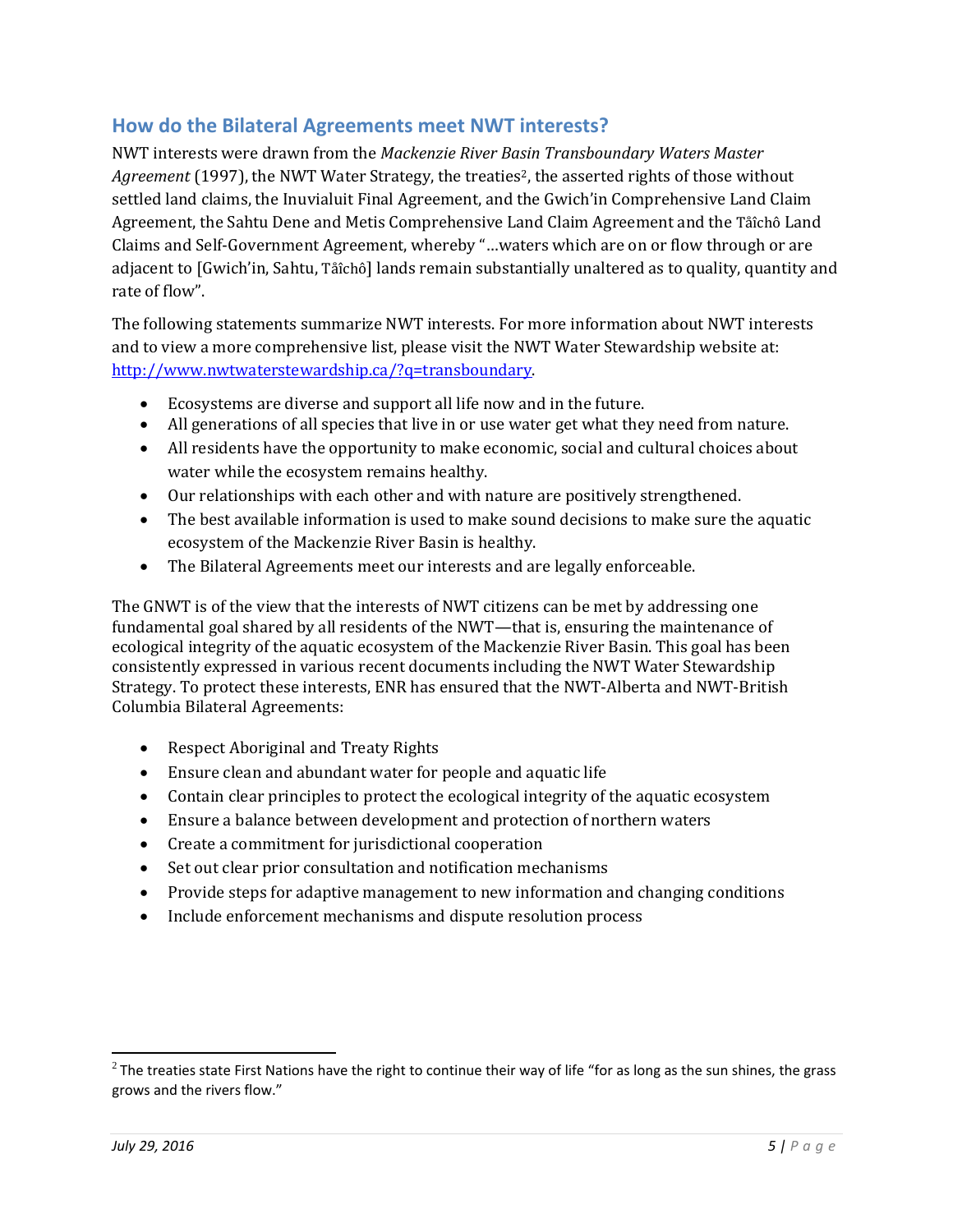## **How do the Bilateral Agreements ensure that NWT water is protected from upstream development?**

A core component of the Bilateral Agreements is the Risk Informed Management approach. The Risk Informed Management (RIM) approach is precautionary and adaptive and is meant to prevent harm and focus on building management responses that are able to adapt to new information as it arises. Under the Risk Informed Management approach, transboundary water bodies are classified into one of four different classes depending on the likelihood of risk to a water body from development, the extent of traditional use, and the sensitivity of its ecosystem, among other factors.

Management actions will intensify with increasing risk depending on the classification of the water body. These actions include:

**Class 1:** Water bodies with no or very low development/use.

**Action:** Other than reporting on any existing monitoring, no additional action is required because there is no foreseeable risk from increased development/use and other factors to the water body.

**Class 2:** Water bodies with moderate level of existing or projected development/use. Water bodies that are stressed or vulnerable (e.g., low flows), support sensitive uses (e.g., traditional uses, drinking water supply, etc.), experience a high degree of conflict or controversy, and/or demonstrate negative conditions or trends may be moved to class 2 at a lower level of development/use than other water bodies.

**Action:** Initiate a learning plan to gather baseline data, to improve understanding of the ecological integrity of the aquatic ecosystem, and to prepare for setting transboundary objectives. Establish and implement joint and/or jurisdictional monitoring programs.

**Class 3:** Water bodies with either high levels of development, or a combination of moderate development with natural vulnerabilities, sensitive uses, use conflicts or controversy and/or negative conditions or trends.

Action: Set site-specific transboundary objectives to maintain downstream ecological integrity while allowing for upstream uses. Establish and implement joint and/or jurisdictional monitoring programs. 

**Class 4:** The intent of the RIM approach is to prevent any water body from moving to this class. Water bodies in this class have failed to meet Transboundary Objectives and the Ecological Integrity of the Aquatic Ecosystem may not be being maintained.

**Action:** Implement corrective actions as soon as possible in support of meeting the transboundary objectives.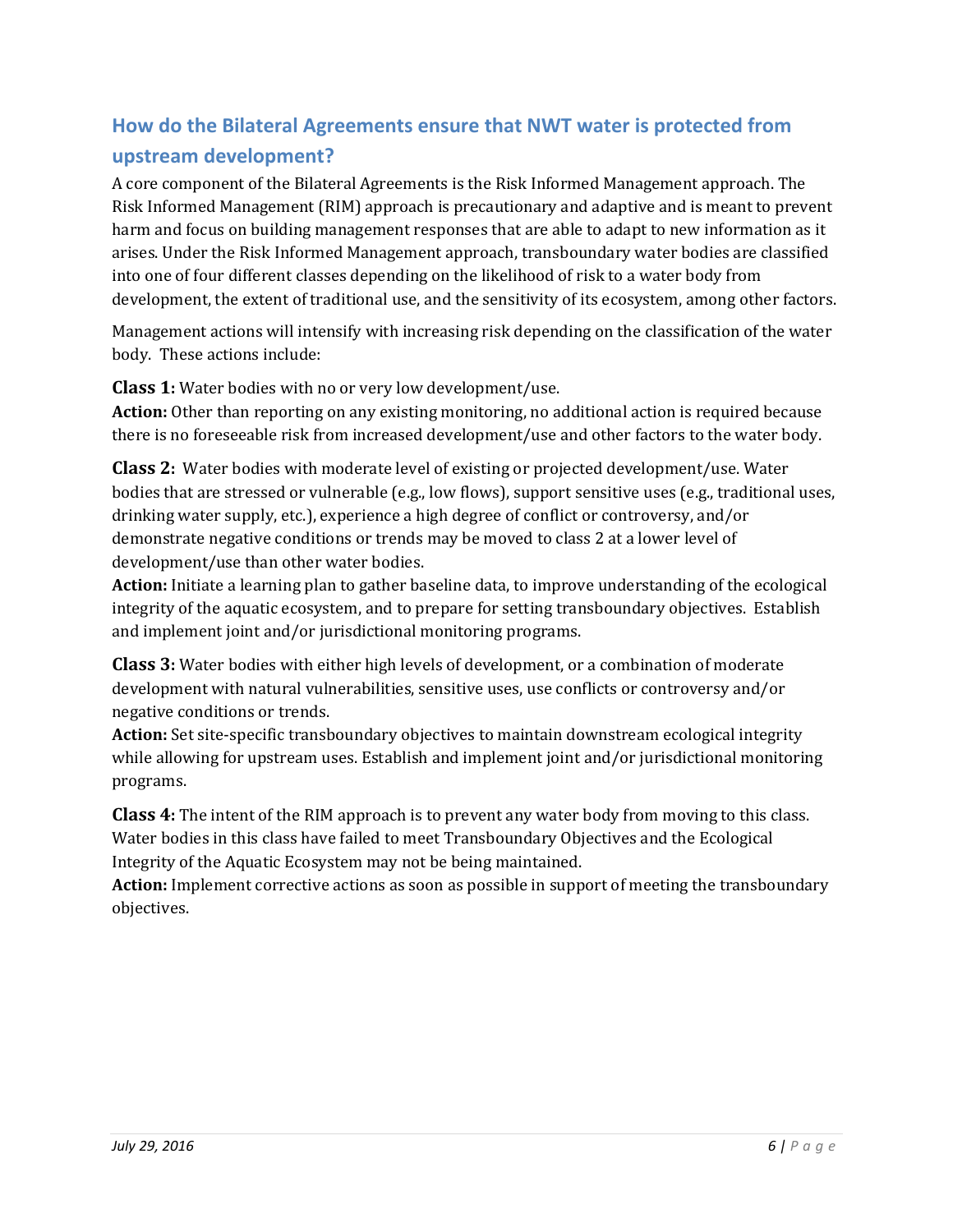The nature and intensity of Bilateral Management and Jurisdictional Water Management increase from Class 1 to Class 3 for example, varying levels of learning, transboundary objective‐ setting and monitoring. Class 4 occurs when Transboundary Objectives are not met, indicating that the Ecological Integrity of the Aquatic Ecosystem may not be



# **How do the Parties make decisions to ensure that the commitments in the Bilateral Agreements are met?**

Once a Bilateral Agreement is signed, a Bilateral Management Committee (BMC) is established to implement and report on the achievements of the Bilateral Agreement. Each BMC has at least one senior water manager from each Party and, for the NWT, one NWT Aboriginal government representative recommended by the Aboriginal Steering Committee. Ongoing monitoring activities, setting transboundary objectives, sharing information, prior notification and consultation, emergency response procedures, dispute resolution, review and amendment, and termination commitments are all ways of making decisions that ensure the Parties meet the commitments of the Bilateral Agreements.

Each Party to the Bilateral Agreements continues to make its own decisions about water and land use within its jurisdiction but will make sure those decisions meet the commitments in the Bilateral Agreements. The Parties agree to cooperate in good faith and take all reasonable actions to achieve the principles of the Master Agreement and the commitments in the Bilateral Agreements. The Parties have agreed that they will work together in a manner that is proactive, timely, transparent, and respectful of each Party's applicable laws.

The Bilateral Agreements include the following provisions to ensure that the commitments of the Bilateral Agreements are met:

- Transboundary effects are taken into account and reasonably addressed in regulatory decision‐making.
- $\bullet$  All relevant information is shared.
- The downstream jurisdiction is consulted before decisions on upstream developments are made.
- The upstream jurisdiction does not make decisions that cause unreasonable harm to NWT's aquatic ecosystem.
- There is clear communication and procedures between the Parties in the event of waterrelated emergencies.
- There is a clear understanding about what actions will occur if transboundary objectives are not met, including, if required, mitigation of negative impacts on the aquatic ecosystem.
- $\bullet$  There is a formal dispute resolution process.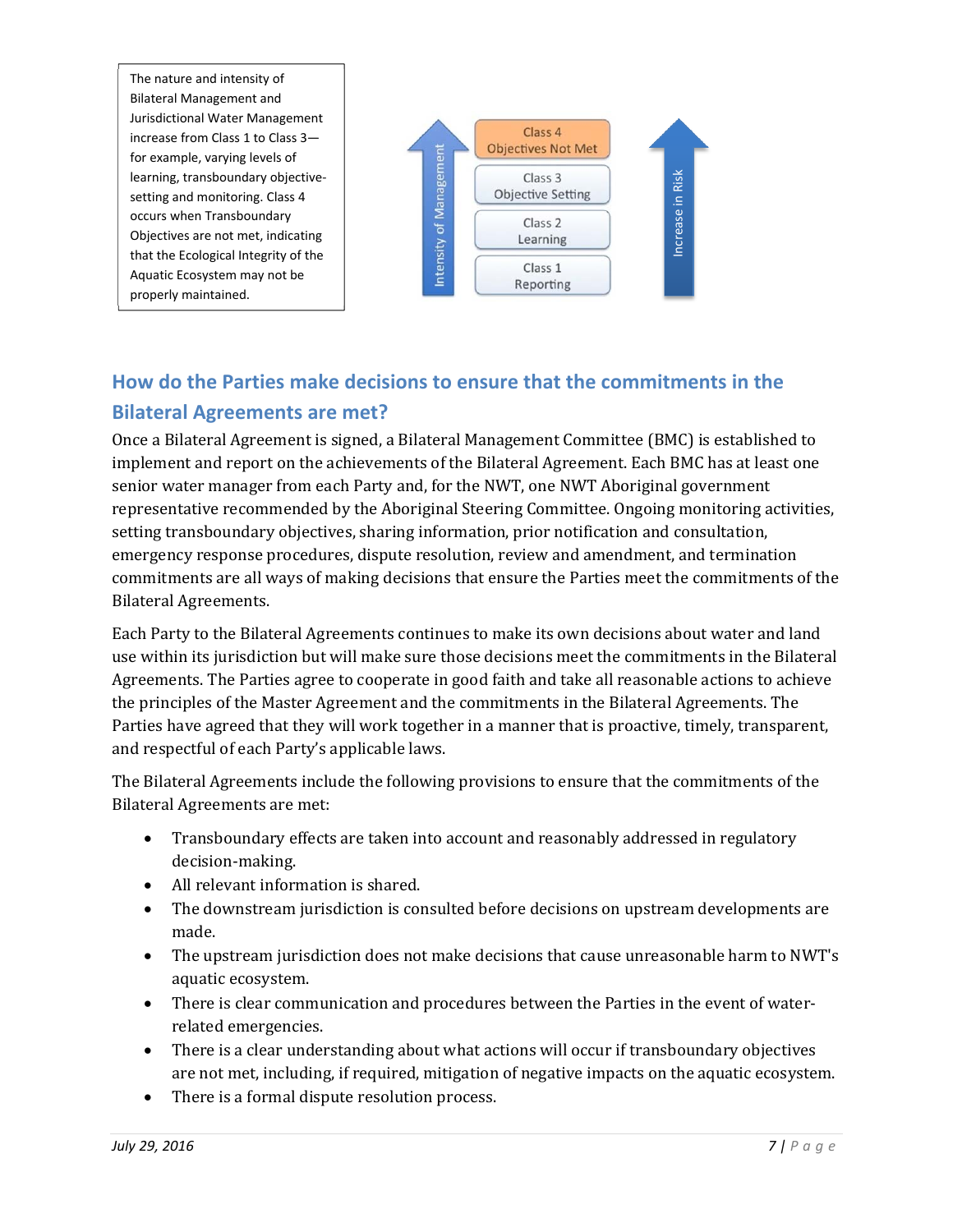• All existing legal actions remain available to both Parties at all times.

## **How do the Bilateral Agreements respect Aboriginal and Treaty Rights?**

The Bilateral Agreements respects comprehensive lands, resources and self-government agreements, and any other existing or future Aboriginal and treaty rights. A primary goal of the GNWT while negotiating the NWT-Alberta and NWT-British Columbia Bilateral Agreements, and through implementation now and in the future, is to make sure that waters of the NWT are "*substantially unaltered as to quality, quantity, and rate of flow*". This is in line with existing land claim agreements and treaty obligations and ensures that future agreements for unsettled land claim areas will be able to commit to nothing less than this standard.

The Bilateral Agreements respect Aboriginal and treaty rights in the following ways:

- Site-specific water quality objectives will be set for class 3 transboundary waters (i.e., Slave River and Hay River as per the NWT-Alberta Bilateral Agreement) to ensure healthy aquatic ecosystems and safe drinking water.
- Learning Plans will be developed for the Liard and Petitot Rivers (class 2) for water quality and groundwater quality.
- Only small amounts of water can be removed from transboundary waters, which ensure healthy aquatic ecosystems and allows for safe travel and hunting.
- Biological indicators will be set for class 3 transboundary waters to ensure that fish and other aquatic organisms are monitored and that fish are safe to eat.
- Traditional use is taken into account when classifying transboundary water bodies.
- Scientific and traditional knowledge will be considered in learning plans, research, monitoring, and setting of transboundary objectives.
- Decision-making mechanisms, such as prior notification, consultation and information sharing, respect Aboriginal and treaty rights.
- The Parties committed that the Bilateral Agreements will not "abrogate or derogate from"—that is, negatively impact—Aboriginal and treaty rights.

## **How do the Bilateral Agreements protect surface water quantity?**

Northerners have expressed concern about changes in water levels and timing of flows and effects of these changes on ways of life; upstream water use; effects of past and proposed development; and interbasin transfers.

The Bilateral Agreements describe how water is shared between the Parties. For every transboundary water body, the Parties classify, monitor, create learning plans, and set water quantity objectives as part of the Risk Informed Management approach. These objectives make sure the aquatic ecosystem continues to receive the water it needs to remain healthy. Any water that is available after the needs of the ecosystem have been met is shared evenly between the jurisdictions. Triggers or thresholds are established to make sure appropriate action is taken before an objective is violated.

Permanent removal of water from the Mackenzie River Basin is prohibited except in extraordinary circumstances as defined in each jurisdiction's existing legislation. Even in such extraordinary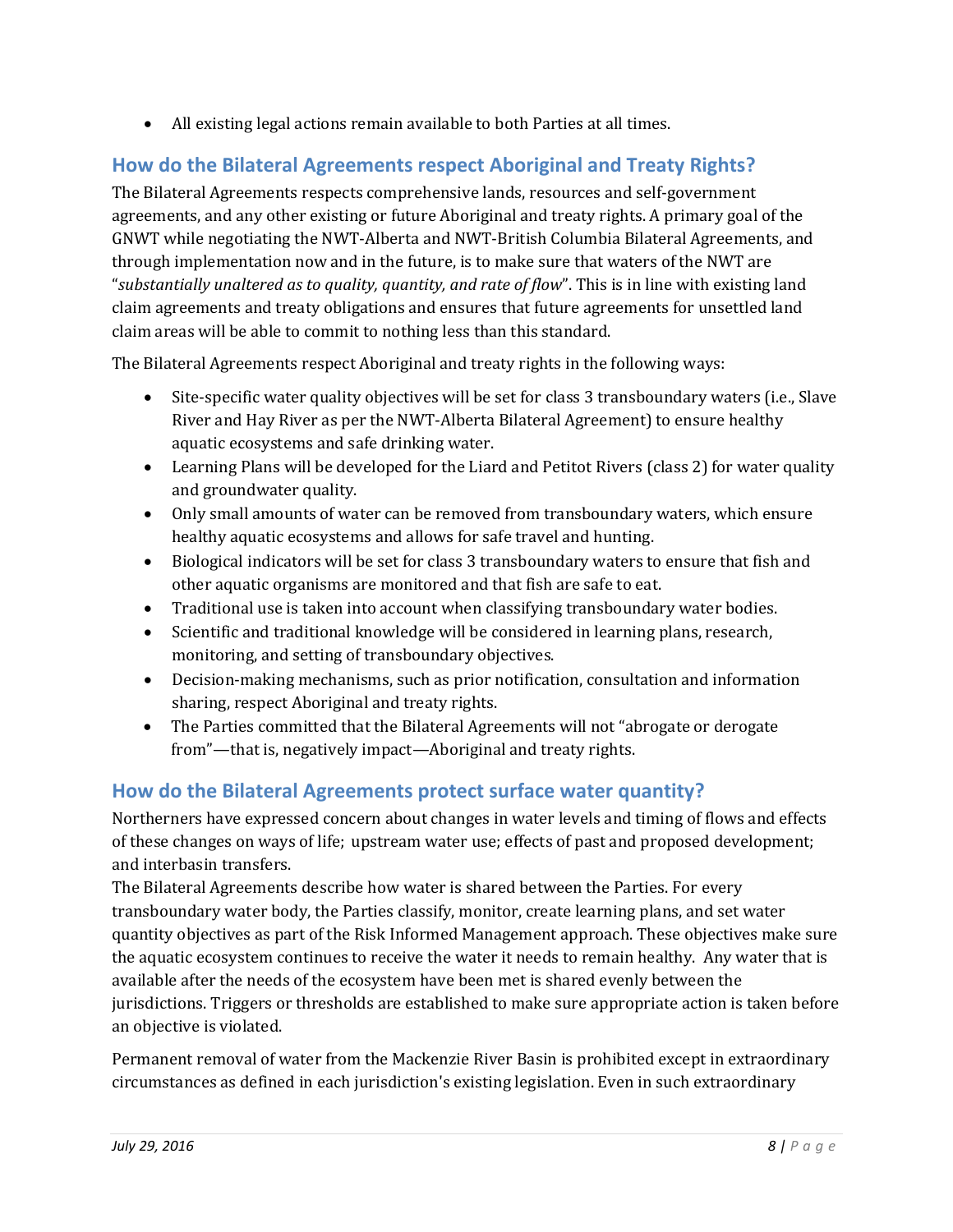circumstances, flow requirements at the NWT border and the information, notification and consultation requirements still have to be met.

For waters that we share directly with Alberta and BC, new water storage upstream will not occur without prior consultation with the NWT. The Bilateral Agreements do not address the effects of past actions (e.g., the Bennett Dam). The effects of past actions are outside the scope of the Bilateral Agreements but can be addressed by the Parties in the future, by other means, if they choose.

## **How do the Bilateral Agreements protect surface water quality?**

Northerners have expressed concern about potential effects of past, present and proposed upstream development on NWT's water quality. These concerns have led to questions of whether the fish are safe to eat and the water is safe to drink. People also are concerned that water temperatures are getting warmer and affecting fish health.

The commitments in the Bilateral Agreements are meant to protect the quality of water flowing into the NWT through a proactive and precautionary approach. For every transboundary water body (class 2 or above), the Parties monitor, create learning plans, and set water quality objectives in accordance with the RIM approach. The water quality objectives are site-specific—based on the long-term data from the specific river—and are set to address the seasonality, use of, and level of risk to, that water body.

For class 3 water bodies water quality objectives are set at a suitably protective level, depending on the kind of substance as described below. A series of early warning signals, or "triggers", exist to make sure appropriate action is taken well before an objective is violated.

During the negotiations, it was recognized that different chemical substances pose different risks and therefore have to be treated differently:

- Certain human-made substances—such as some pulp mill chemicals—can remain in the environment for a long time and can be harmful to aquatic life and to human health, either through direct consumption or through the consumption of aquatic plants and animals. The goal is to have the levels of these substances in water be at or lower than the levels that laboratory analysis equipment can detect.
- Some substances come from natural sources and human sources—for example, hydrocarbons (oil and gas chemicals) and mercury. The goal for these substances is to keep their levels within their natural range. In these cases, the goal is to avoid any further water quality degradation.
- Some substances are not necessarily toxic but can affect certain water uses, including traditional uses. For example, excess nutrients—such as phosphorous—can cause more algae to grow. Too much algae reduces the level of dissolved oxygen available for fish in the water. The goal for these substances is to keep their levels below the level that could harm the most sensitive use, such as aquatic life.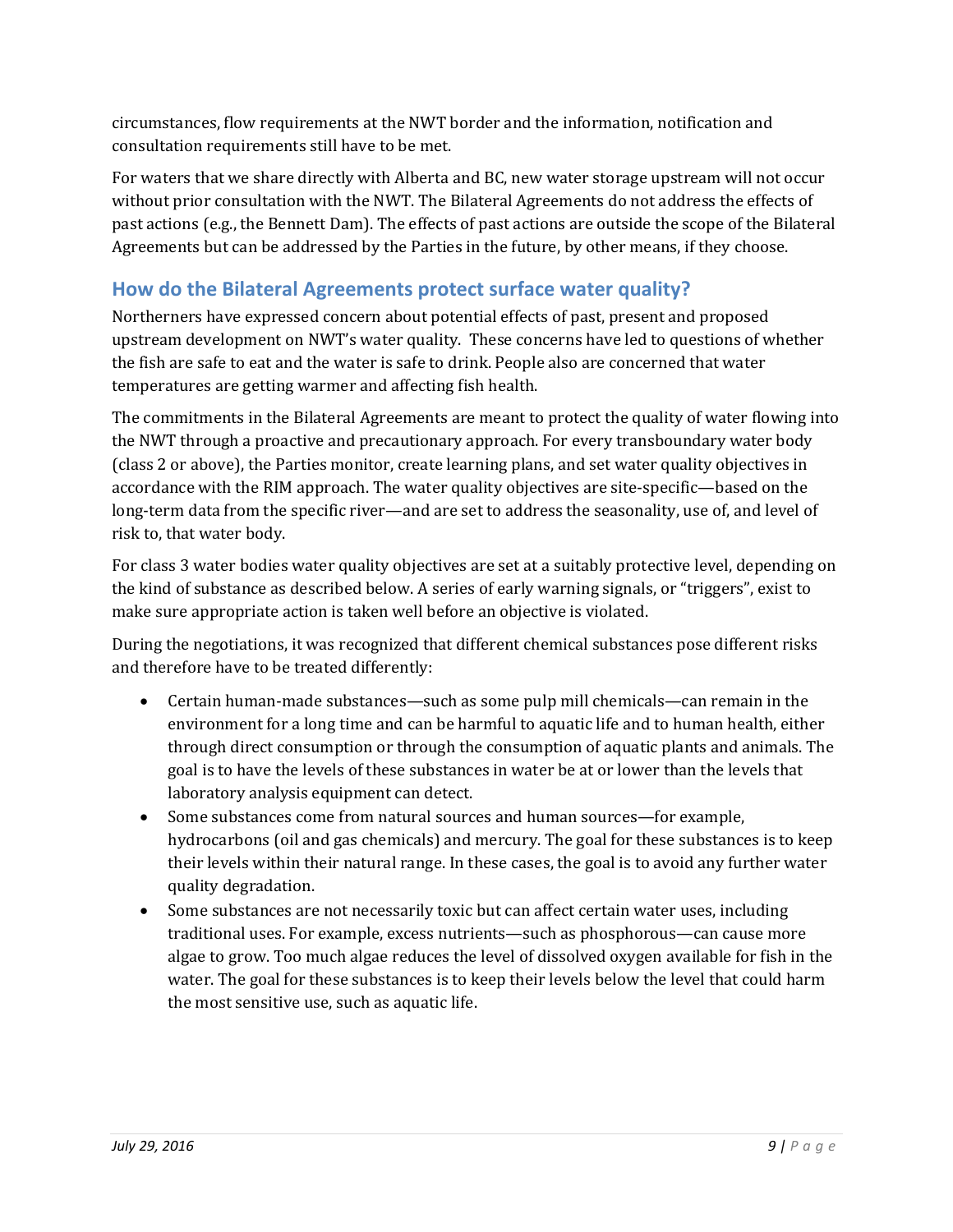## **How do the Bilateral Agreements protect groundwater?**

Groundwater collects, flows, or freezes beneath the earth's surface, filling the spaces in soil, sediment, and rocks. Northerners have expressed concern about the lack of information about groundwater in the NWT and transboundary regions, permafrost (frozen groundwater) melting, and the potential effects of oil and gas activities, particularly hydraulic fracturing, on groundwater.

The Parties to the Bilateral Agreements have agreed to use and share groundwater reasonably and equitably according to internationally used principles. However, the commitments in the Bilateral Agreements recognize that there is currently limited information on groundwater and learning about groundwater is expensive. Therefore, the Parties will follow the Risk Informed Management approach-classify groundwater bodies, monitor, share information on groundwater, create learning plans, and set water objectives as appropriate according to the level of risk—but baseline information about groundwater will be gathered on a case-by-case basis as use and/or development is proposed or increased. As development or other pressures on transboundary groundwater are predicted, the Parties will develop joint learning plans to gain better understanding about groundwater in those areas. Groundwater quality or quantity objectives, where set, will depend on the use of, and the level of risk to, groundwater.

## **How do the Bilateral Agreements protect fish, animals, and humans?**

Northerners have expressed concerns about the health of fish and wildlife, changes in fish and wildlife populations, such as those for beavers, muskrat, moose, wolves, and birds, and about whether fish and wildlife are healthy and safe to eat. Unhealthy fish and wildlife affect traditional and local ways of life.

The commitments in the Bilateral Agreements for the biological components of aquatic ecosystems are intended to protect the ecological integrity of the aquatic ecosystem and to be proactive. The biological components include fish, animals and people and how they relate to one another. The commitments include:

- Safe objectives for water quality and quantity that are protective of ecological integrity
- Establishment of biological indicators and, if necessary, the development of biological objectives and related actions (class 3 water bodies)
- Application of the Risk Informed Management approach to better understand the links between water quality, water quantity, groundwater, airborne pollution, biology and human health

Changes in the biological indicators—for example, fish health—may require changes in management actions. These actions include reviewing, setting or revising surface and groundwater quality and quantity objectives or developing biological objectives. The Parties will monitor these indicators and manage their water and land use to meet the objectives for class 3 water bodies.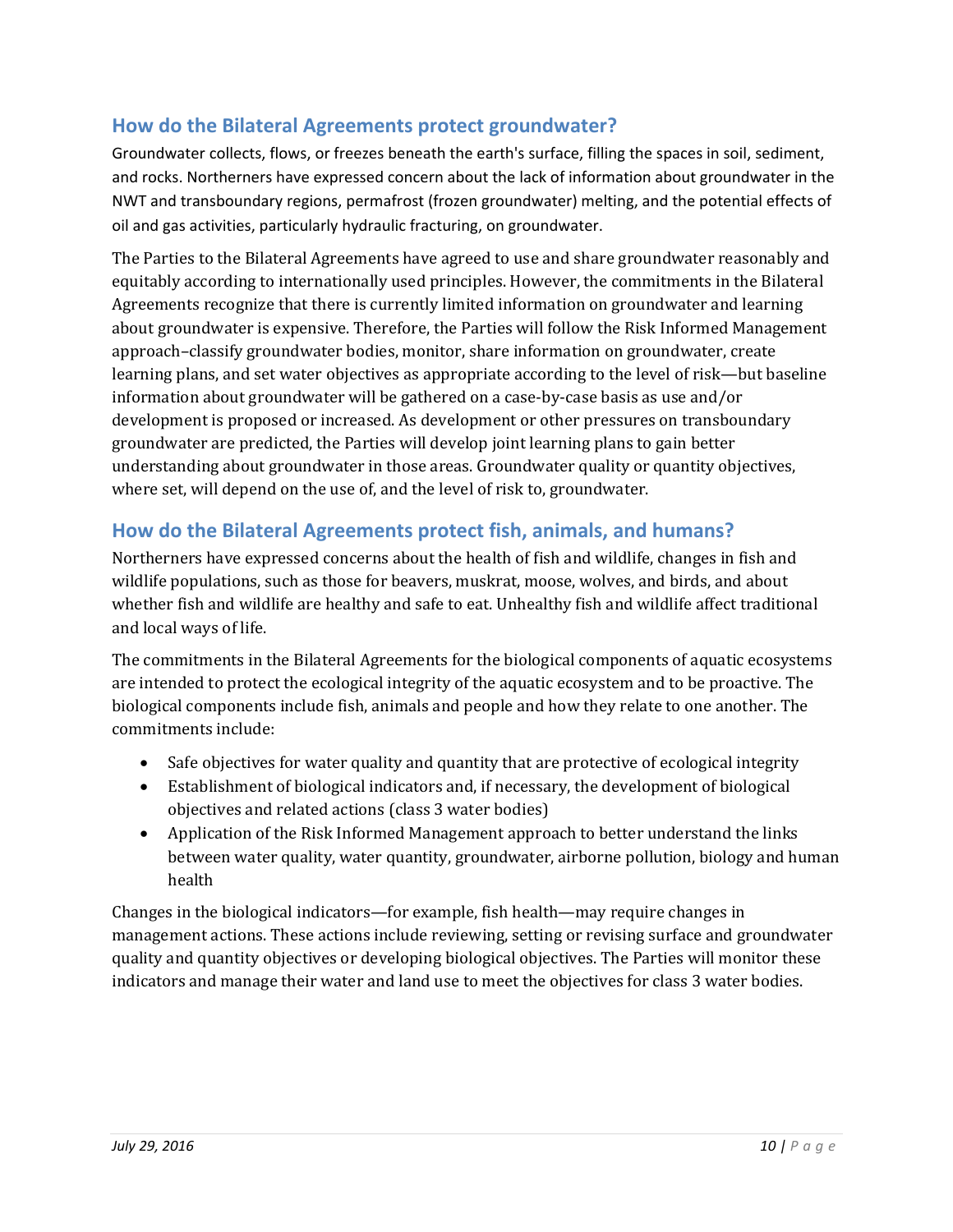## **How do the Bilateral Agreements address pollution from the air?**

Northerners have expressed concerns about air pollutants from upstream jurisdictions that settle into NWT water bodies and cause water pollution. NWT residents are also concerned pollutants from the air are harming plants and the animals eating those plants.

There are a number of provisions that pertain to airborne pollution, including:

- Transboundary water quality monitoring measures pollutants that have entered the water from numerous sources, including air.
- Through the learning plans, the Parties will assess the influences of air emissions on water including local and long-range transport of atmospheric pollutants.
- Learning plans also address knowledge gaps and establish baseline conditions for pollutants being deposited from air into the water body, either directly or from runoff and melting snow.
- Research provisions could consider the mechanisms for long-range transport of airborne pollutants from outside the Mackenzie River Basin.

### **How do the Bilateral Agreements address climate change?**

Northerners have expressed concern about climate change effects, including:

- Permafrost melting, leading to slumping and releases of substances into water, which can affect fish health
- Changes in fish reproduction and populations, which can affect subsistence and commercial fishing
- Water level changes in some seasons, changes in ice formation and break up, and changes in the frequency and magnitude of precipitation events
- Human health issues

The Bilateral Agreements do not have one specific section that addresses climate change. The negotiators studied the issue in considerable detail, consulted with several outside experts, and decided that each whole Bilateral Agreement needed to be responsive to a changing climate.

The Bilateral Agreement commitments that address climate change impacts are:

- Protective and precautionary water quantity and quality objectives have been or will be set when needed to ensure the maintenance of aquatic ecosystem health, and to allow the Parties the flexibility to adapt to climate change impacts as they occur.
- Bilateral management under the Risk Informed Management approach is based on the most up-to-date knowledge, including information about climate impacts.
- Classification of water bodies accounts for the risk from climate change.
- Continual monitoring at the borders and other priority locations in the Mackenzie River Basin helps to assess the impacts of climate change on the health of the basin.
- Proactive identification of research needs in support of bilateral management, including research on climate change.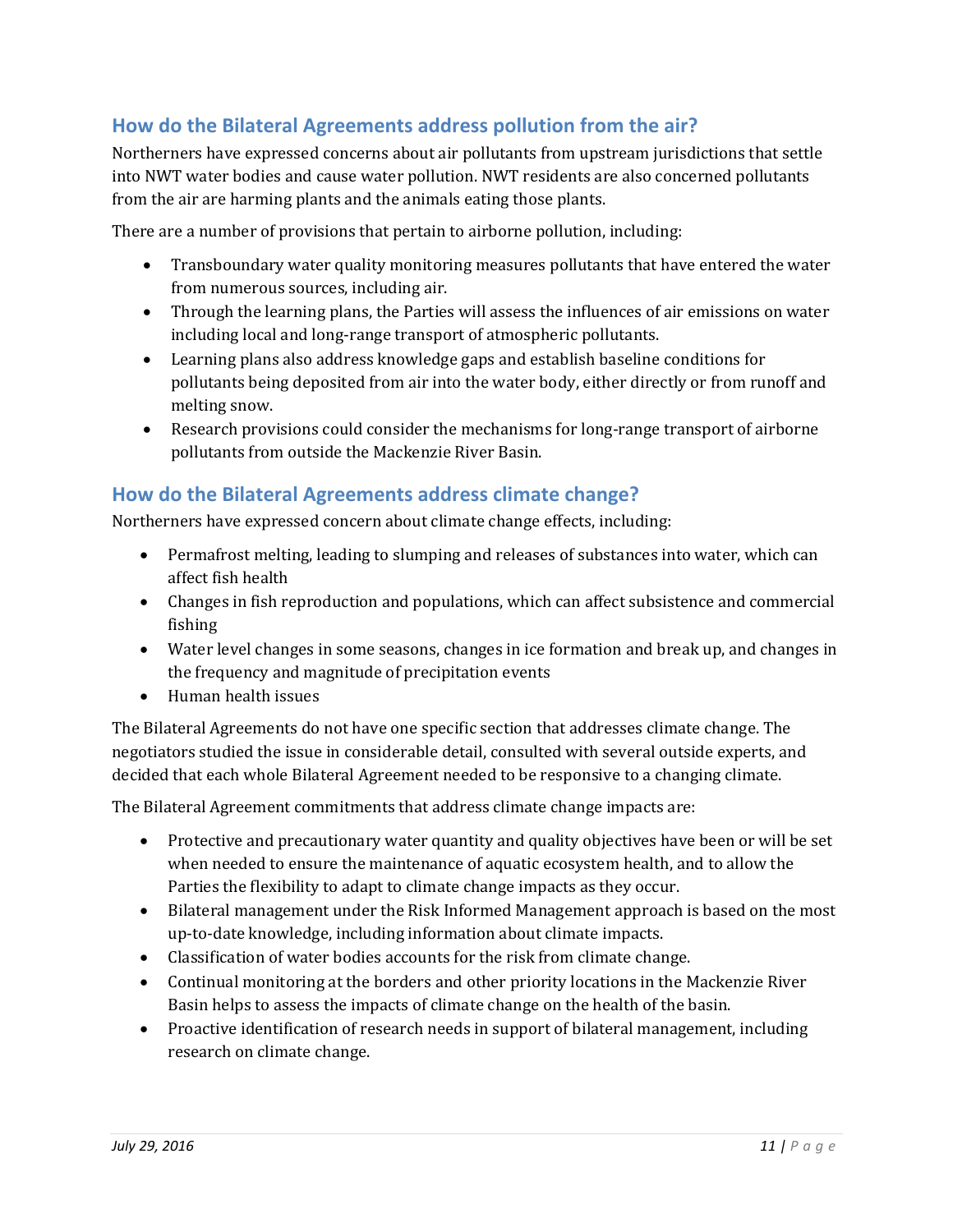• Commitments in the Bilateral Agreements are designed to be adaptive and responsive to new information and changing conditions, which includes information related to climate change. 

## **Where can you access more information?**

Contact: NWTWaterStrategy@gov.nt.ca

Website: www.nwtwaterstewardship.ca/?q=transboundary